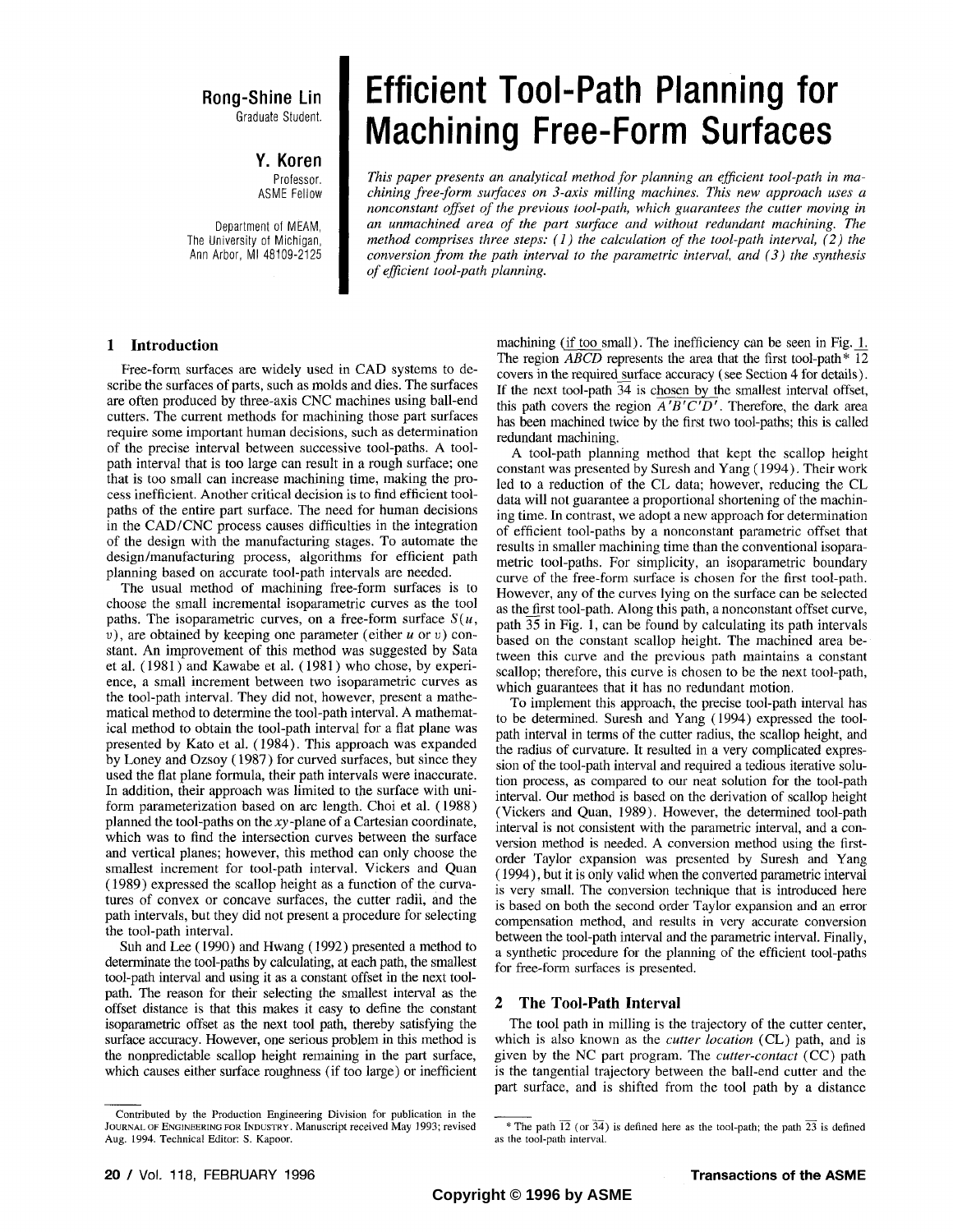

**Fig. 1 The isoparametric tool-paths cause redundant machining** 

equal to the cutter radius (see Fig. 2). When the cutter moves in parallel trajectories, as shown in Fig. 2, scallops are created on the finished surface. The distance between the parallel trajectories is the CC *path interval,* which depends on the local curvature of the surface, the size of the cutter, and the allowable scallop height remaining on the surface after the machining operation. By demanding that the scallop height remains at a given constant value, the CC path interval can be determined as the distance that the cutter can slide without exceeding the allowable surface finish value. The *tool-path interval* can then be obtained by offsetting the CC path in the surface normal direction by a distance equal to the cutter radius, a procedure which is described in Section 4.

In this section, the mathematical formula of the tool-path interval will be derived as a function of the cutter radius, the scallop height, and the radius of surface curvature. The cutter radius and the scallop height are given constants, but the radius of surface curvature is changing during machining. The derivation of the radius of surface curvature is explained below. To obtain the precise tool-path interval, the direction of the toolpath interval has to be orthogonal to the tool-path itself. The radius of curvature, in this direction, of a surface  $S(u, v)$  can be obtained by computing the first and the second fundamental matrices, *G* and *D* respectively, of the surface (Faux, 1981),

$$
R = \frac{\dot{w}^T G \dot{w}}{\dot{w}^T D \dot{w}} \tag{1}
$$

where  $\vec{w} = \left[\vec{u}\vec{v}\right]$  and

$$
G = \begin{bmatrix} \frac{\partial S}{\partial u} \cdot \frac{\partial S}{\partial u} & \frac{\partial S}{\partial u} \cdot \frac{\partial S}{\partial v} \\ \frac{\partial S}{\partial v} \cdot \frac{\partial S}{\partial u} & \frac{\partial S}{\partial v} \cdot \frac{\partial S}{\partial v} \end{bmatrix} \quad D = \begin{bmatrix} \mathbf{n} \cdot \frac{\partial^2 S}{\partial u^2} & \mathbf{n} \cdot \frac{\partial^2 S}{\partial u \partial v} \\ \mathbf{n} \cdot \frac{\partial^2 S}{\partial v \partial u} & \mathbf{n} \cdot \frac{\partial^2 S}{\partial v^2} \end{bmatrix}
$$

*R* is the radius of curvature in the orthogonal direction and **n**  is the unit normal vector to the surface. Equation (1) involves two unknowns, *u* and *v,* which can be solved as following. Let us define a plane that is orthogonal to the tool-path and parallel to the surface normal. The intersection between this plane and the surface is a curve *F* which is lying on the surface and orthogonal to the tool-path. Since the tangent of *F* is also orthogonal to the tangent of the tool-path, we get,

$$
\dot{F}^T \mathbf{T} = 0 \tag{2}
$$

where **T** is the tangent vector of the tool-path and  $\vec{F} = (\partial F / \partial \vec{r})$  $\partial u$ )*u* +  $(\partial F/\partial v)\dot{v}$ . The ratio *u*:*v* can be calculated from Eq. (2)

$$
\frac{\dot{u}}{\dot{v}} = \frac{\frac{\partial F}{\partial v} \cdot \mathbf{T}}{-\frac{\partial F}{\partial u} \cdot \mathbf{T}}
$$
(3)

Therefore, the radius of surface curvature *R* is orthogonal to



**Fig. 2 Illustration of the tool path, CC path, path interval, and cutting direction** 

the tool-path and can be determined by substituting Eq. (3) into Eq.  $(1)$ .

In the following subsections, the geometric relationships when machining a flat plane, a convex surface, and a concave surface with a ball-end cutter are developed. In each of these three cases, the tool-path interval is derived. For the flat-plane case, a closed analytical solution of the CC path interval can be easily obtained (Loney and Ozsoy, 1987). For the curved surfaces, however, the solution is more complex, and approximation methods are also considered.

**2.1 Flat Planes Machined by a Ball-End Cutter.** The calculation of the CC path interval for milling flat planes is relatively simple. When the milling operation is completed, scallops remain on the finished surface as shown in Fig. 3. For a given allowable scallop height the CC path interval can be obtained by using the Pythagoras theorem (Loney and Ozsoy, 1987):

$$
P = 2\sqrt{r^2 - (r - h)^2} \cong 2\sqrt{2rh} \tag{4}
$$

where *P* denotes the tool-path interval, *r* denotes the radius of a ball-end cutter, and *h* denotes the allowable scallop height. The assumption in the approximation of Eq. (4) is that  $h \ll r$ , which is reasonable since typically  $r > 1$  mm and  $h < 0.01$ mm (depending on the surface finish requirement). Equation (4) is an analytical solution of the CC path interval in flat-plane machining. In this case, the tool-path interval  $P_{cl}$  is equal to the CC path interval *P* since the surface normal is in a uniform direction.

**2.2 Convex Surfaces Machined by a Ball-End Cutter.**  The calculation of the maximum allowable path interval for a general convex surface is more complicated than for a flat surface. A convex surface machined by a ball-end cutter is shown in Fig. 4. The CC path interval depends on the curvature of the surface, the size of the cutter, and the allowable scallop height remaining on the surface. As shown in Appendix A, the scallop height can be derived in terms of the path interval, the cutter radius, and the local radius of curvature of the convex surface.

$$
h = (R + r)\sqrt{1 - \left(\frac{P}{2R}\right)^2} - \sqrt{r^2 - \left[\frac{(R + r)P}{2R}\right]^2} - R
$$
 (5)

where  $R$  is the local radius of curvature of the convex surface.



**Fig. 3 A flat surface machined by a ball-end cutter** 

# **Journal of Engineering for Industry <b>FEBRUARY 1996, Vol. 118 / 21 FEBRUARY 1996**, Vol. 118 / 21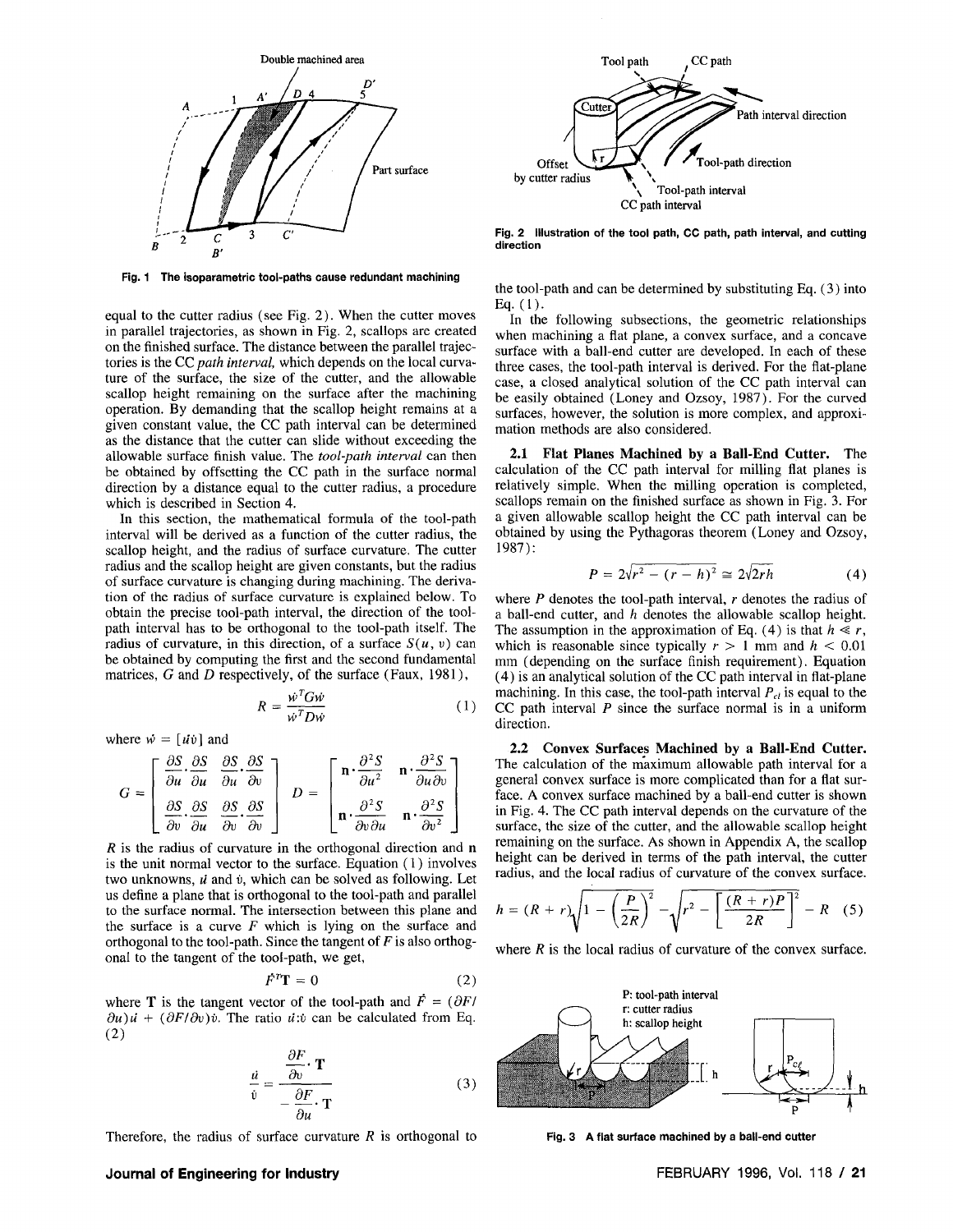

**Fig. 4 A convex surface machined by a ball-end cutter** 

The method for obtaining an explicit formula for the CC path interval,  $P = P(R, r, h)$ , is presented below. Equation (5) has the format of

$$
c = \sqrt{a} - \sqrt{b}.\tag{6}
$$

where

$$
a = (R + r)^{2} \left[ 1 - \left(\frac{P}{2R}\right)^{2} \right],
$$
  

$$
b = r^{2} - \left[ \frac{(R + r)P}{2R} \right]^{2}, \text{ and } c = h + R.
$$

Using some mathematical manipulations, Eq. (6) can be written as

$$
(a - b)^2 + c^4 = 2(a + b)c^2 \tag{7}
$$

Substituting the values of  $a$ ,  $b$ , and  $c$  in Eq. (7) and defining  $q = R + r$  yields the formula for the calculation of the toolpath interval

$$
P^{2} = \left[\frac{R}{(R+h)q}\right]^{2} [2(q^{2}+r^{2})(R+h)^{2} - (q^{2}-r^{2})^{2} - (R+h)^{4}] \quad (8)
$$

Since in practice  $R \geq h$ , Eq. (8) may be approximated by substituting

$$
(R + h)^2 = R^2 + 2Rh \quad \text{and} \quad (R + h)^4 = R^4 + 4R^3h
$$

in the numerator and  $R + h = R$  in the denominator of Eq. (8), which yields the approximated solution of the CC path interval

$$
P = \sqrt{\frac{8hrR}{R+r}}\tag{9}
$$

The CC path intervals corresponding to the individual cutter radii and radii of curvatures of the part surface for a constant *h* as calculated by Eq. (9) are shown in Fig. 5. Again, the toolpath interval can be obtained by offsetting the CC path interval.

Utilizing the approximation in Eq. (9) presents a trade-off between precision and calculation time. An evaluation method of the precision level of the approximation is presented below. By substituting the solution of Eq. (9) into (8), the actual scallop height that remains on the surface can be obtained and is denoted as *h'.* The accuracy of Eq. (9) can be examined by the error  $\Delta h = h' - h$ , where *h* is the desired allowable scallop height. A 3-dimensional representation of the errors in terms of cutter radii and the radii of surface curvatures for a constant *h*  is shown in Fig. 6. The conclusion is that for cutters with  $r >$ 1 mm and surfaces with *R >* 1 mm the approximated method can be applied if the requirement  $\Delta h < 0.0002$  mm is satisfactory. That means that Eq. (9) can be used for most practical cases.



**Fig. 5 The tool-path interval on convex surfaces based on a constant**  scallop height,  $h = 0.01$  mm

**2.3 Concave Surfaces Machined by a Ball-End Cutter.**  The CC path interval in machining a concave surface can be derived in a way similar to the convex case. Figure 7 illustrates a concave surface machined by a ball-end cutter. The scallop height (see Appendix B) is given by

$$
h = R - (R - r) \sqrt{1 - \left(\frac{P}{2R}\right)^2} - \sqrt{r^2 - \left[\frac{(R - r)P}{2R}\right]^2}
$$
 (10)

The maximum CC path interval, obtained by the method shown above, is

$$
\begin{aligned} \n\text{ated by} \qquad P^2 &= \left[ \frac{R}{(R-h)q} \right]^2 \left[ 2(q^2+r^2)(R-h)^2 \right] \\ \n&\quad - (q^2-r^2)^2 - (R-h)^4 \right] \quad (11) \n\end{aligned}
$$

where  $q = R - r$ .



**Fig. 6 The percentage error of the scallop height caused by using approximation in convex surface machining**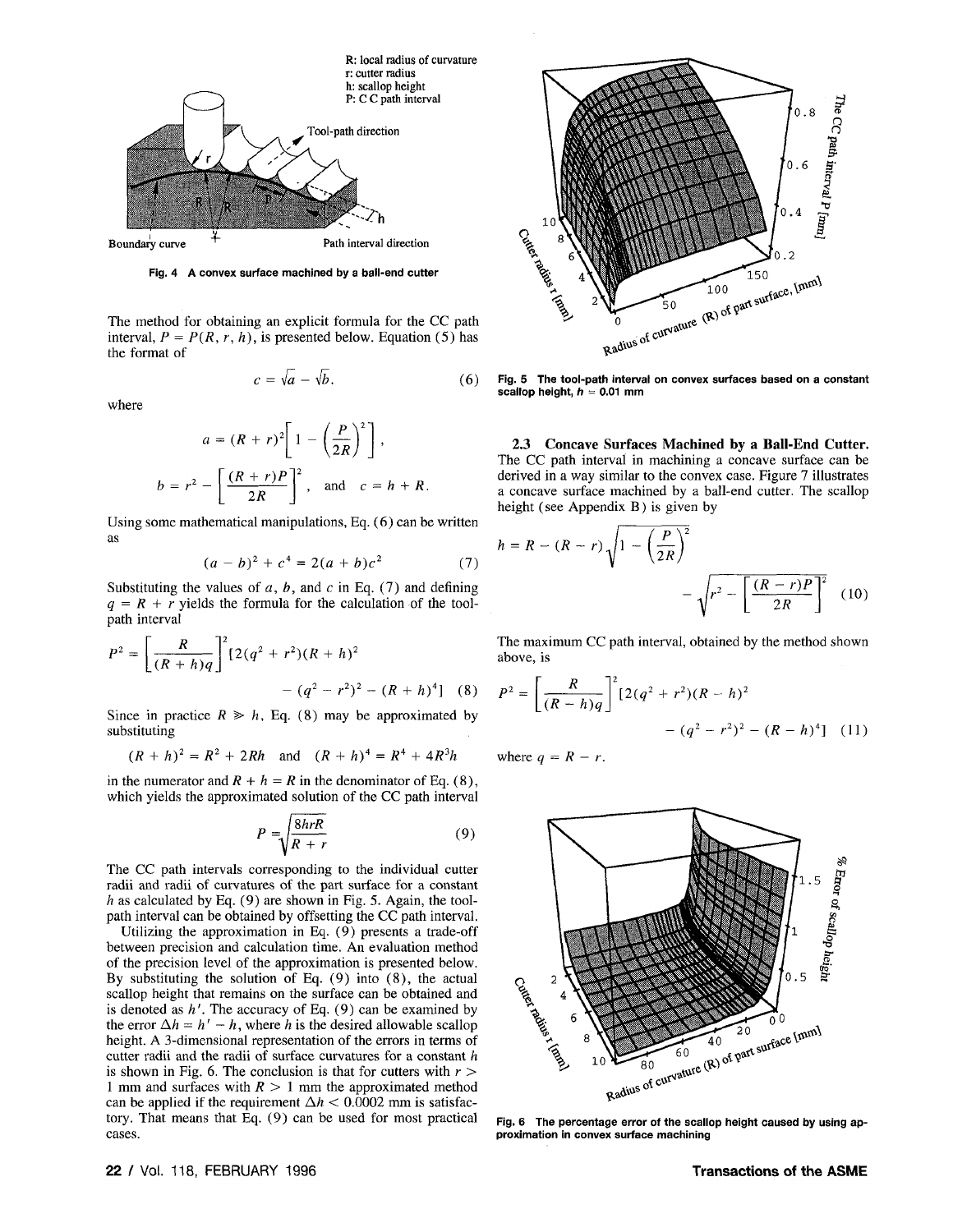

**Fig. 7 Concave surface machined by a ball-end cutter** 

The corresponding approximated CC tool-path interval is

$$
P = \sqrt{\frac{8hrR}{R - r}}\tag{12}
$$

Figure 8 shows the CC path interval corresponding to the individual cutter radii and radii of surface curvatures for a constant *h* as calculated by Eq. (12).

Equations (11) and (12) are valid when the cutter radius is smaller than the radius of surface curvature,  $r < R$ , which is the typical case in machining concave surfaces. Note that some singular points exist when the radius of surface curvature is equal to the cutter radius, i.e.,  $R = r$ . In the case where the cutter radius is larger than the radius of surface curvature,  $r >$ *R*, the cutter will gouge the part surface, which causes an overcut. Figure 9 shows the error profiles resulting when the proposed approximated methods are used. It also shows some protrusions near the singular points. Again, the approximation can the used for  $\Delta h < 5 \times 10^{-5}$  mm (if the cutter radius is smaller than the radius of surface curvature,  $r < R$ ), which fits most practical cases.

A flat surface is a particular case of a convex surface with an infinite radius of curvature, i.e.,  $R \rightarrow \infty$ . For the flat surface case, R in the numerator and  $(R + r)$  in the denominator of Eq. (9) are canceled out, and Eq. (9) becomes identical to Eq. (4), which is for the flat-surface case. The same analysis is also applied to Eq. (12), the concave surface case.

# **3 Conversion of the CC Path Interval to the Parametric Domain**

The determined tool-path interval in the orthogonal direction cannot be directly adopted in parametric domains because: (*1)* 



**Fig. 8 The tool-path interval on concave surfaces based on a constant scallop height, h = 0.01 mm** 



**Fig. 9 The percentage error of the scallop height caused by using approximation in concave surface machining** 

the direction of the path interval is not located in the same direction as the parametric curve (See Fig. 10), and (2) the path interval is calculated in distance units (mm or inch) which do not match the unit of the parametric interval. Therefore, the tool-path interval in the orthogonal direction has to transfer to the parametric direction by,

$$
P_p = \frac{P}{\sin \theta} \tag{13}
$$

where  $P_p$  is the path interval in the parametric direction and  $P$ is the path interval in the orthogonal direction.  $\theta$  is the angle between the tool-path and the parametric curve C which can be calculated by

$$
\theta = \cos^{-1}\left(\frac{\frac{\partial C}{\partial u} \cdot (-\mathbf{T})}{\left|\frac{\partial C}{\partial u}\right| \cdot |- \mathbf{T}|}\right) \tag{14}
$$

where T is the tangent vector of the tool-path and  $\partial C/\partial u$  is the tangent of the parametric curve.

Next, a conversion from the physical domain  $P_p$  to the parametric domain  $\Delta u$  is needed in order to place the tool on the calculated path. This conversion, which uses the Taylor expansion and an error compensation technique to speed up the solution, is presented below.

Given a parametric curve  $\tilde{C}(u)$ ,  $0 \le u \le 1$ , which is used to determine the CC path interval, the Taylor series expansion of this parametric curve is

$$
\ddot{C}(u) = \ddot{C}(u_0) + \ddot{C}'(u_0) \Delta u + \frac{1}{2} \ddot{C}''(u_0) \Delta u^2 + \frac{1}{3!} \ddot{C}'''(u_0) \Delta u^3 + \dots (15)
$$



Fig. 10 The angular difference  $\theta$  between the path-interval and the para**metric directions**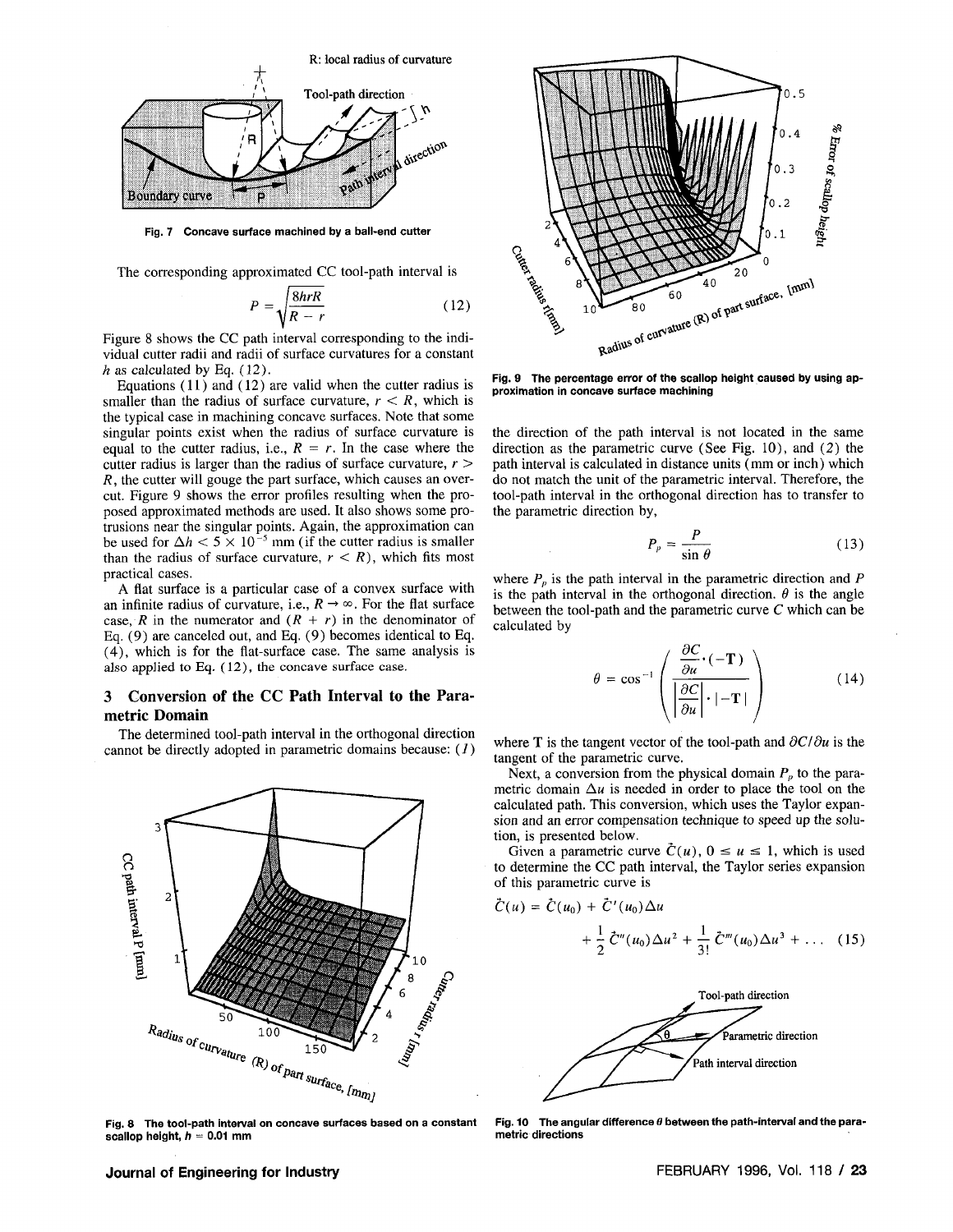

**Fig. 11 Illustration of finding the next efficient path based on accurate tool-path intervals** 

where

$$
0 \le u \le 1, \quad \tilde{C}(u) = x(u)\hat{i} + y(u)\hat{j} + z(u)\hat{k},
$$
  
and 
$$
\Delta u = u - u_0.
$$

 $\Delta u$  is the incremental quantity in the parametric domain that corresponds to the CC path interval in the physical domain, and  $u_0$  is the current tool contact position in the parametric domain. The term  $|\tilde{C}(u) - \tilde{C}(u_0)|$  is actually the CC path interval in the parametric direction,  $P_p$ . If we neglect the higher order terms, the path interval can be derived as below,

$$
P_p = |\dot{C}(u) - \dot{C}(u_0)| = |\dot{C}'(u_0)\Delta u + \frac{1}{2}\dot{C}''(u_0)\Delta u^2| \quad (16)
$$

or,

$$
P_p^2 = A\Delta u^4 + B\Delta u^3 + D\Delta u^2 \tag{17}
$$

where,

$$
\begin{cases}\nA = \frac{1}{4} \left[ \left( \frac{d^2 x}{du^2} \right)^2 + \left( \frac{d^2 y}{du^2} \right)^2 + \left( \frac{d^2 z}{du^2} \right)^2 \right]_{u=u_0} \\
B = \left[ \frac{dx}{du} \cdot \frac{d^2 x}{du^2} + \frac{dy}{du} \cdot \frac{d^2 y}{du^2} + \frac{dz}{du} \cdot \frac{d^2 z}{du^2} \right]_{u=u_0} \\
D = \left[ \left( \frac{dx}{du} \right)^2 + \left( \frac{dy}{du} \right)^2 + \left( \frac{dz}{du} \right)^2 \right]_{u=u_0}\n\end{cases}
$$

Equation (17) which represents the CC path interval  $P_p$ , is a highly nonlinear function of the parametric interval  $(\Delta u)$  and requires a tedious iterative solution process and a proper initial value such as Newton's method. To speed up the solution process, we introduce an error-compensation method to solve  $\Delta u$ inEq. (17).

The first order approximation of Eq. (17) is

$$
\Delta u_a = \frac{P_p}{\sqrt{\left[\left(\frac{dx}{du}\right)^2 + \left(\frac{dy}{du}\right)^2 + \left(\frac{dz}{du}\right)^2\right]_{u=u_0}}}
$$
(18)

The above equation is valid if  $\Delta u$  is very small, namely, when u and  $u_0$  are very close. By comparing Eq. (17) and (18), an error indicator can be defined as



**Fig. 12 The intersection of the surface boundary and the tool-path over the end parameter** 



**Fig. 13 Linear approximation of a desired curve** 

$$
\epsilon = A\Delta u^4 + B\Delta u^3. \tag{19}
$$

The error indicator in Eq. (19) is calculated by using  $\Delta u =$  $\Delta u_a$  from Eq. (18) and is then substituted back into Eq. (17) to obtain a more accurate conversion from the CC path interval to the parametric interval

$$
\Delta u = \frac{\sqrt{P_p^2 - \epsilon}}{\sqrt{\left[\left(\frac{dx}{du}\right)^2 + \left(\frac{dy}{du}\right)^2 + \left(\frac{dz}{du}\right)^2\right]_{u=u_0}}}
$$
(20)

By using this error-compensation method, the accuracy is at the same order of magnitude as Newton's method, and only one iteration is needed. This first-order error-compensation method can convert the path interval into the parametric interval for the machine tools with an accuracy of up to  $10^{-4}$  mm, which is more than adequate for most systems.

# **4 Efficient Tool-Path Planning**

The CC path interval, which depends on the surface curvature, is the distance that a cutter can slide over the surface without losing accuracy. For a flat-plane surface these intervals are constant because the surface curvature is zero everywhere, and the next tool-path is just the constant offset of the previous tool-path. In contrast, the curvatures on a general 3-D surface are not constant; therefore, using the constant offset method causes either inaccurate or inefficient machining. In this section, a new approach for determination of the efficient tool-paths by a nonconstant offset is presented that results in less machining time than the conventional isoparametric tool-paths.

4.1 Searching for the Efficient Tool-Path. For simplicity; an isoparametric boundary curve of the free-form surface is chosen as the beginning tool-path. However, any of the curves lying on the surface can be selected as the first tool-path. Along this path, a nonconstant offset curve can be found by calculating its path intervals based on the constant scallop height (Fig. 11). In numerical computation, these intervals are stored in an array. The accumulated arrays represent this nonconstant offset curve in the parametric domain. Therefore, this curve is the next efficient tool-path which guarantees that the tool-path will maintain the constant scallops on the part surface and that the tool-path will not have redundant motion (path 35 in Fig. 1). We call this an efficient machining.

The searching for efficient tool-paths stops when all the elements of the accumulated array, the accumulated path-intervals in the parametric domain, are greater than the end-parameter, normally  $0 \le u, v \le 1$ . In some cases during the search (Fig. 12) where some values of the accumulated path-intervals are greater than the end-parameter and some are not, then the intersection of the tool-path and the boundary curve has to be determined as the beginning or the ending point of the path. This makes the tool-path begin and end at the surface boundary.

In 3-axis machining with ball-end cutters, the tool-path is an offset of the CC path by a distance equal to the cutter radius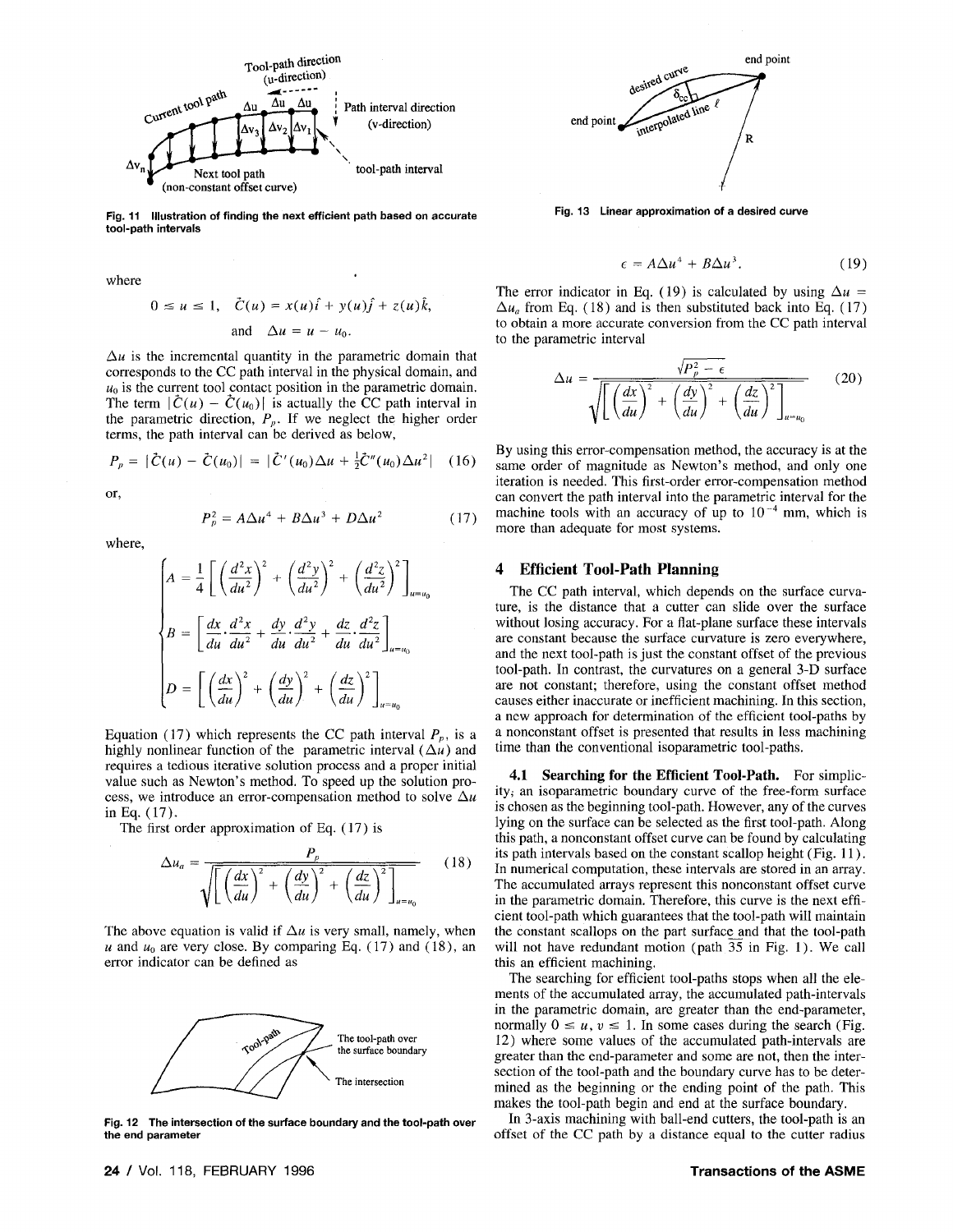

Fig. 14 (a) Efficient tool-paths in v-direction (b) isoparametric tool-path in v-direction (c) **efficient tool-paths in u -direction (d) isoparametric tool-path in u-direction** 

with the orientation of the surface normal (Faux, 1981). The offset path from the CC path is calculated by

$$
S_{cl}(u, v) = S_{cc}(u, v) + r \cdot \frac{\frac{\partial S_{cc}}{\partial u} \times \frac{\partial S_{cc}}{\partial v}}{\left| \frac{\partial S_{cc}}{\partial u} \times \frac{\partial S_{cc}}{\partial v} \right|}
$$
(21)

where  $S_{cc}$  is the CC path,  $S_{ct}$  is the CL path, and r is the cutter radius.

In some cases, the offset path will interfere with the original path, which causes overcut problems. For example, the offset path will cause surface gouging when the local radius of curvature of a concave curve is smaller than the cutter radius. Wysocki et al. (1989) and Choi and Jun (1989) investigated those problems and presented some techniques to avoid gouging while offsetting the CC path. Those methods can be utilized to offset the obtained CC path to a gouge-free tool path.

The efficient tool paths discussed so far are represented by a set of 3-dimensional data-points. However, there is no guarantee that these tool paths are any one order of mathematical form or any one family curve of the original surfaces. Therefore, a curve-fitting technique is needed to machine efficiently along the tool path. The simplest curve fitting utilizes the first order approximation (Faux, 1981). For machine tools that have the



**Fig. 15 The total path lengths of four kinds of tool-paths** 

capability to cut higher order curves, a higher order curve fitting can be adopted to interpolate the tool-paths for more efficient machining. In this paper, the first order approximation is used, since the linear motion is a fundamental function of all numerical control machine tools.

We start by fitting the CC path, and then modify it to fit the tool path (CL path). Shown in Fig. 13 is the linear approximation of a desired curve (CC path). The subscript *cc* stands for a curve of a CC path. The critical equation to determine the linear approximation by the recursive method (see Appendix C) is given by

$$
\delta_{cc} = \frac{l^2}{8R} \tag{22}
$$

where *R* is the radius of curvature of the desired curve, *I* 'is the length of the straight-line approximation, and  $\delta_{cc}$  is the maximum allowable deviation when using the linear approximation. To fit a tool-path that has an offset from the CC path, the above equation needs to be modified. For a convex case it is modified to (see Appendix C)

$$
\delta_{cl} = \left(\frac{R+r}{R}\right)\delta_{cc}
$$
 (23)

and for a concave case to

$$
\delta_{cl} = \left(\frac{R-r}{R}\right)\delta_{cc}
$$
 (24)

Equation (23) and (24) provide the maximum allowable deviation for linearly approximating the tool-path with the minimum number of straight-lines while still maintaining the required surface finish.

**4.2 The Procedure of Finding the Efficient Tool-Path.**  A summary of the efficient tool-path determination procedure is given below.

- (7) Choose either one of the surface parameters (say *v)* as the tool-path direction. Thus the first isoparametric curve at  $u = 0$  is the first CC path.
- (2) Offset the CC path to the CL path by Eq. (21).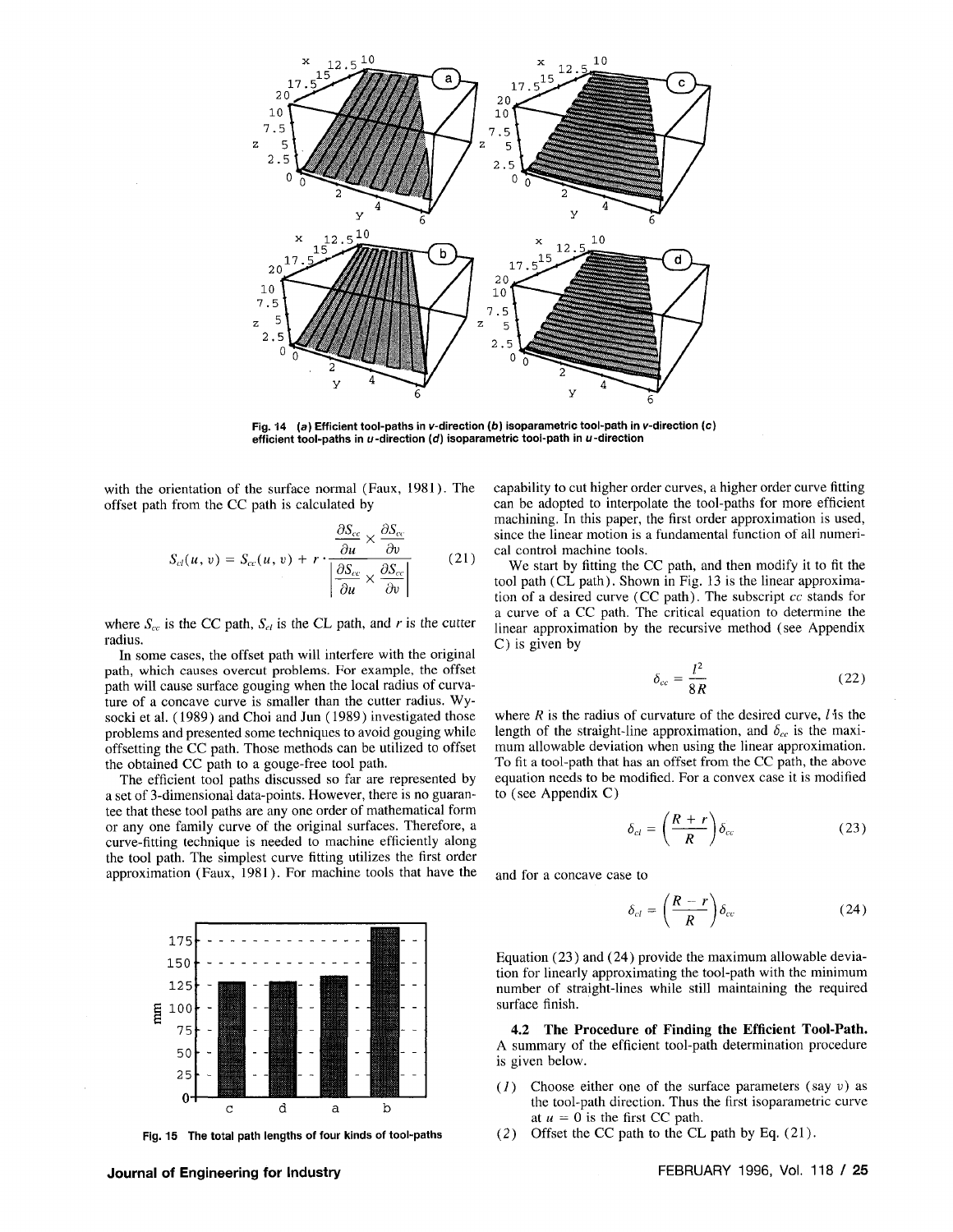- (5) Curve-fit the CL path, which is the first tool path.
- *(4)* Compute the CC path intervals in the direction of the tool-path normal by increasing at a small interval,  $(\Delta v)$ along the first CC path (Fig. 11). The equation for calculating the accurate CC path interval is given in Section 2.
- $(5)$  Convert the CC path interval into the *u*-domain by Eqs. (13) and (20), also store the *u*-values in an array corresponding to the  $v$ -values.
- (6) The profile of these *u* and *v* values is the next efficient CC path.
- (7) Offset this CC path to a CL path.
- *(8)* Curve-fit the CL path, which is the next efficient tool path.
- (9) The searching for the next path stops when the accumulated *u*'s reach the end point,  $u = 1$  (see Section 4.1).

Following above procedure, a set of tool-paths for the entire surface that does not violate the *h* constraint can be obtained.

#### **5 Examples**

In this section, two examples are given to illustrate the placement of efficient tool-paths based on accurate path intervals. The cutting efficiency of our method is compared with that of the isoparametric method presented by Wysocki et al. (1989) and Choi et al. (1987).

**Example 1:** A part surface is described by a portion of a cone surface to be machined by a 3-axis NC milling machining with a ball-end cutter. The equations for this surface are shown below:

$$
\begin{cases}\nX = [10(1 - v) + 20v] \cos (u) \\
Y = [10(1 - v) + 20v] \sin (u) \\
Z = 20(1 - v) + 10v \\
\text{where } 0 \le v \le 1 \text{ and } 0 \le v \le \frac{\pi}{10}.\n\end{cases}
$$

The allowable scallop height is 0.01 mm and the cutter radius is 5 mm. By following the procedures described in Section 4, the efficient CC paths and the isoparametric CC paths can be determined in both *u* and *v* directions, which are shown in Fig. 14. In the u-direction, the total length of the efficient paths is 135.7 mm; it is 188.6 mm for conventional isoparametric paths. Figure 15 shows the total lengths of these paths. Therefore, the isoparametric path in the v-direction has 39 percent more cutting length than that of the efficient path in the same direction. To estimate the cutting time, the constant feedrate machining is assumed to have the total cutting time proportional to the total cutting length. Therefore, the isoparametric tool-paths cause 39 percent of redundant machining in this direction.

In the *u* -direction these two kinds of paths are identical and have the same cutting efficiency, 128.6 mm, since the path intervals are constant. This situation also happens when the part surface is a developable surface, which is generated by a straight line as it moves parallel to itself along a curve (Mortenson, 1985).

**Example 2:** A bi-cubic free-form surface with the equations are shown below:

$$
X = \begin{pmatrix} 10 + 10u - 15u^2 + 10u^3 + 10v - 60u^2v + 40u^3v \\ - 75v^2 + 60uv^2 + 360u^2v^2 - 240u^3v^2 + 50v^3 \\ - 40uv^3 - 240u^2v^3 + 160u^3v^3 \end{pmatrix}
$$

$$
Y = \begin{pmatrix} 20 + 15u^2 - 10u^3 - 10v - 30u^2v + 20u^3v \\ + 15v^2 - 30uv^2 - 90u^2v^2 + 60u^3v^2 - 10v^3 \\ + 20uv^3 + 60u^2v^3 - 40u^3v^3 \end{pmatrix}
$$

$$
Z = \begin{pmatrix} 15u - 15u^2 + 20v - 20v^2 + 45uv^2 \\ - 45u^2v^2 - 30uv^3 + 30u^2v^3 \end{pmatrix}
$$

where  $0 \le u, v \le .2$ .

The machining condition is the same as example 1. Figure 16 shows two kinds of tool paths in the *u* and *v* directions. In u-direction, the total length of the efficient paths is 29.8 mm, and it is 34.8 mm for isoparametric paths. In the other direction, these are 33.1 mm and 36.8 mm for efficient paths and isopara-



 $\ddot{\phantom{0}}$ 

**Fig. 16 (a) Efficient tool-paths in v-direction (b) isoparametric tool-path in v-direction (c)**  efficient tool-paths in u-direction (d) isoparametric tool-path in u-direction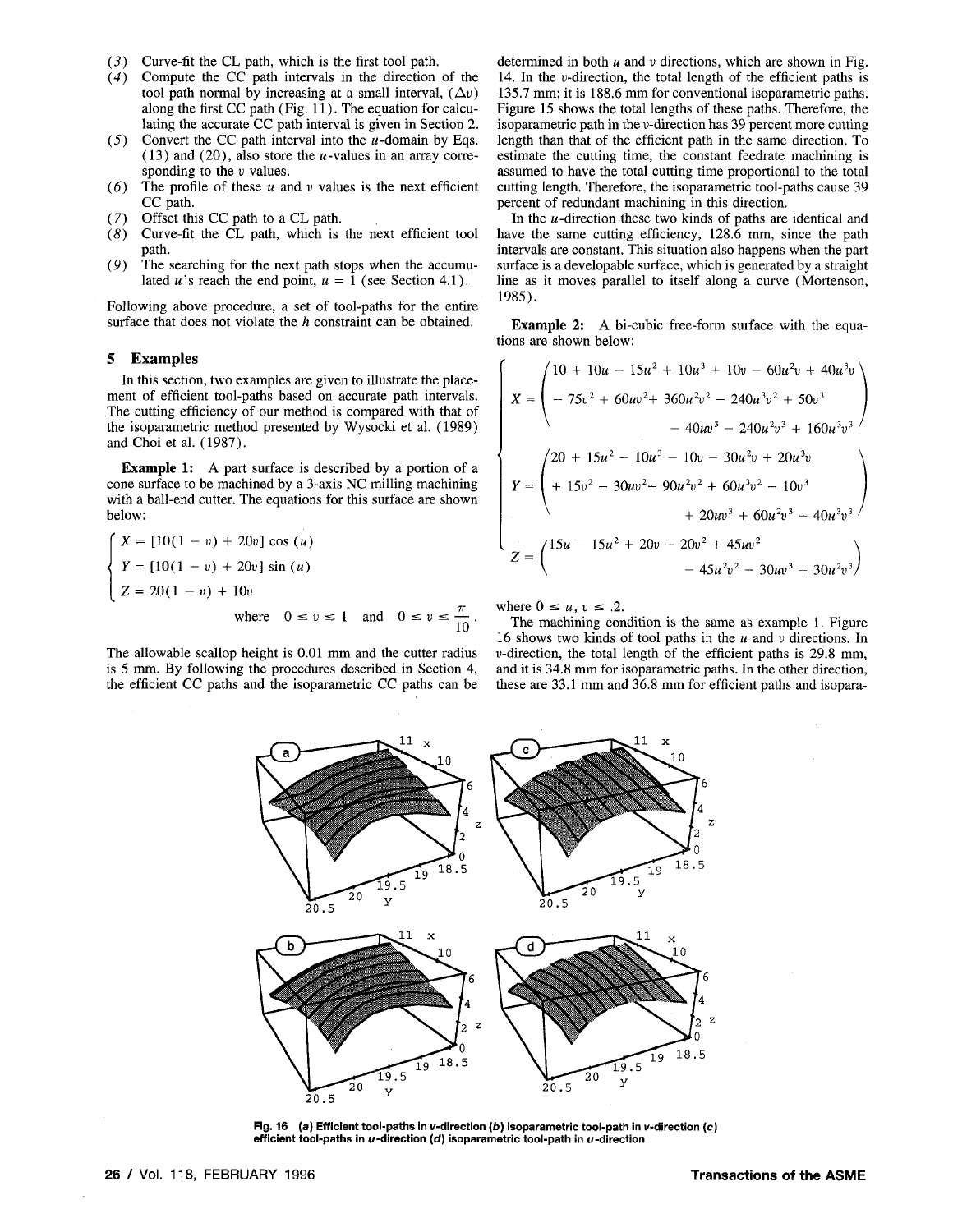

**Fig. 17 The total pathlengths of four kinds of tool-paths** 

metric paths, respectively. Figure 17 shows the total lengths of these paths. From these cutting lengths, the isoparametric paths in the u-direction cause 17 percent of inefficient machining compared with the efficient paths in the same direction, and 11 percent of inefficient machining compared with the efficient paths in the *u* -direction.

#### **6 Conclusion**

Example 1 demonstrated that the cut-length efficiency of the proposed method improves 39 percent compared with the conventional isoparametric method. The efficiency depends highly on the local geometric properties, such as the curvature and the parameterization, of the part surfaces. In some cases, such as developable surfaces, the efficiency of the efficient paths will be the same as with the isoparametric paths. The reason for obtaining the same efficiencies is that the path intervals are constant between the two paths. It turns out that the determined efficient paths are the same as the conventional isoparametric paths on the developable surface.

The scallops remaining on the finished part surface are not constant by isoparametric path machining because a constant interval offset is chosen for the next isoparametric path. In contrast, the efficient path machining produces a part surface with a constant scallop.

As shown in the previous examples and derivations, this algorithm for efficient tool-path planning is not limited in any special form or by any order of a parametric surface. Any of the parametric surfaces with  $C^2$  continuity can have the efficient tool-path planning.

#### **7 Summary**

An analytical study of a new algorithm for determination of the efficient tool-path of a free-form surface is presented in this paper. This approach uses a nonconstant offset of the previous tool-path, which guarantees the cutter moving in an unmachined area of the part surface and without redundant machining. This research is also comprised of the investigation of the accurate tool-path interval and its conversion into the parametric interval.

The derivation of the maximum CC path interval in this paper is based on a ball-end cutter in a 3-axis machine tool. However, the methodology can also be applied to use a flat-end cutter for convex surfaces in 5-axis machine tools.

#### **Acknowledgment**

This work is supported by the National Science Foundation Grant DDM-9114131 and performed at the CNC Lab in the Department of Mechanical Engineering and Applied Mechanics at The University of Michigan. The authors appreciate the help of Dr. J. J. Park, the head of the CNC Lab.

# **Journal of Engineering for Industry <b>FEBRUARY 1996, Vol. 118 / 27**

#### References

Choi, B., and Jun, C, 1989, "Ball-end Cutter Interference Avoidance in NC Machining of Sculptured Surfaces," *Computer-Aided Design,* Vol. 21, No. 6, pp. 371-378.

Choi, B., Lee, C, Hwang, J., and Jun, C, 1988, "Compound Surface Modeling and Machining," *Computer-Aided Design,* Vol. 20, No. 3, pp. 127-136.

Faux, I. D., and Pratt, M. J., 1981, *Computational Geometry For Design And Manufacturing,* John Wiley & Sons, New York.

Hwang, J., 1992, "Interference-free Tool-Path Generation in the NC Machining of Parametric Compound Surfaces," *Computer-Aided Design,* Vol. 24, No. 12, pp. 667-677.

Kawabe, S., Kimura, F., and Sata, T., 1981, "Generation of NC Commands for Sculptured Surface Machining from 3-Coordinate Measuring Data," *CIRP Ann.,* Vol. 30, No. 1, pp. 369-372.

Kota, K., Oshima, M., and Maruyama, H., 1984,' 'The DDI-CNC for Machining Sculptured Surfaces," *IEEE Conference on IECON,* New Jersey, pp. 551-555.

Lee, Y., and Chang, T., 1991, "CASCAM—An Automated System for Sculp-<br>tured Surface Cavity Machining," *Computers in Industry*, Vol. 16, pp. 321–342. Loney, G., and Ozsoy, T., 1987, "NC Machining of Free Form Surfaces,"

*Computer-Aided Design,* Vol. 19, No. 2, pp. 85-90.

Mortenson, M. E., 1985, *Geometric Modeling,* Wiley Press, New York.

Sata, T., Kimura, F., Okada, N., and Hosaka, M., 1981, "A New Method of NC Interpolator for Machining the Sculptured Surface," *CIRP Ann.,* Vol. 30, No. 1, pp. 369-372.

Strang, G., 1990, *Introduction to Applied Mathematics,* Wellesley Cambridge Press, Wellesley, MA.

Suh, Y. S., and Lee, K., 1990, "NC Milling Tool-Path Generation For Arbitrary Pockets Defined By Sculptured Surfaces," *Computer-Aided Design,* Vol. 22, No. 5, pp. 273-283.

Suresh, K., and Yang, D., 1994, "Constant Scallop-Height Machining of Free-Form Surfaces," ASME JOURNAL OF ENGINEERING FOR INDUSTRY, Vol. 116, pp. 253-259.

Vickers, G. W., and Quan, K. W., 1989, "Ball-Mills Versus End-Mills for Curved Surface Machining," ASME JOURNAL OF ENGINEERING FOR INDUSTRY, Vol. 111, pp. 22-26.

Wysocki, D., Oliver, J., and Goodman, E., 1989, "Gouge Detection Algorithms for Sculptured Surface NC Generation," ASME *Winter Annual Meeting, Computer-Aided Design and Manufacture of cutting and forming tools,* pp. 39-44.

# **APPENDI X A**

From Fig. A, the equation of the circle can be obtained:

$$
(x - q \cos \theta)^2 + (y - q \sin \theta)^2 = r^2
$$

where

$$
\cos \theta = \frac{\sqrt{R^2 - \left(\frac{P}{2}\right)^2}}{R}, \quad \sin \theta = \frac{P}{2R}, \quad \text{and} \quad q = R + r.
$$

In order to find the intersection of the circle and the X-axis, we have to solve the simultaneous equations:

$$
\begin{cases} \left(x - \frac{q}{R}\sqrt{R^2 - \left(\frac{P}{2}\right)^2}\right)^2 + \left(y - q\frac{P}{2R}\right)^2 = r^2\\ y = 0 \end{cases}
$$

We solve for *x* and choose the smaller root because of the physical sense from Fig. A.



**Fig. A Illustration of derivation of Eq. (5). The cutting path direction is into/out of the paper.**